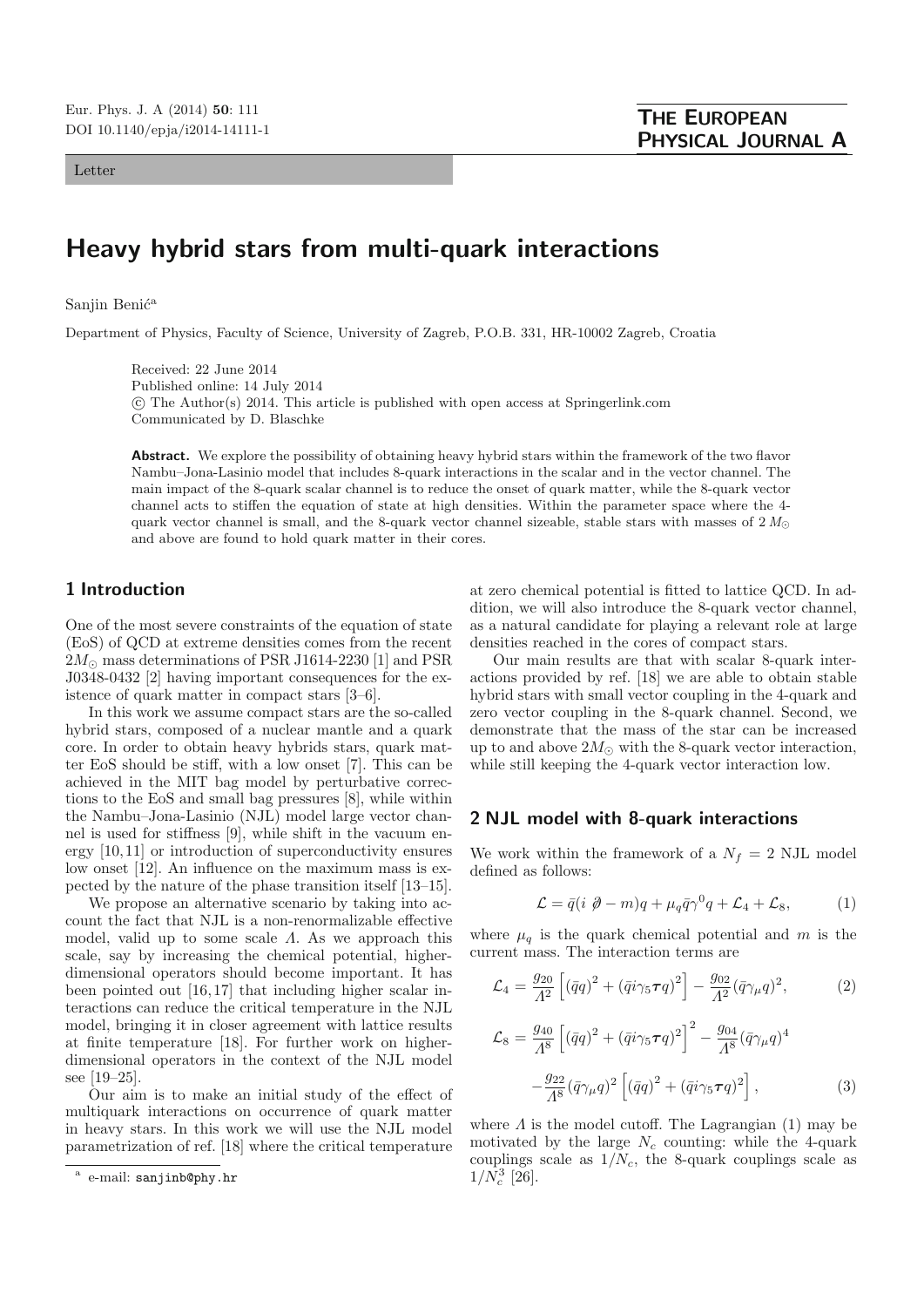In the mean-field approximation the Lagrangian becomes

$$
\mathcal{L}_{\rm MF} = \bar{q}(i \ \partial - M)q + \tilde{\mu}_q \bar{q}\gamma^0 q - U,\tag{4}
$$

where

$$
M = m + 2\frac{g_{20}}{A^2}\langle \bar{q}q \rangle + 4\frac{g_{40}}{A^8}\langle \bar{q}q \rangle^3 - 2\frac{g_{22}}{A^8}\langle \bar{q}q \rangle \langle q^\dagger q \rangle^2, \quad (5)
$$

$$
\tilde{\mu}_q = \mu_q - 2\frac{g_{02}}{A^2} \langle q^\dagger q \rangle - 4\frac{g_{04}}{A^8} \langle q^\dagger q \rangle^3 - 2\frac{g_{22}}{A^8} \langle \bar{q}q \rangle^2 \langle q^\dagger q \rangle, \tag{6}
$$

and the classical potential

$$
U = \frac{g_{20}}{A^2} \langle \bar{q}q \rangle^2 + 3 \frac{g_{40}}{A^8} \langle \bar{q}q \rangle^4 - 3 \frac{g_{22}}{A^8} \langle \bar{q}q \rangle^2 \langle q^{\dagger}q \rangle^2 - \frac{g_{02}}{A^2} \langle q^{\dagger}q \rangle^2 - 3 \frac{g_{04}}{A^8} \langle q^{\dagger}q \rangle^4.
$$
 (7)

Integrating out the quark degrees of freedom, the full thermodynamic potential takes the following form:

$$
\Omega = U - 2N_f N_c \int \frac{\mathrm{d}^3 p}{(2\pi)^3} \Big\{ E + T \log \left[ 1 + e^{-\beta (E - \tilde{\mu}_q)} \right] + T \log \left[ 1 + e^{-\beta (E + \tilde{\mu}_q)} \right] \Big\} + \Omega_0, \tag{8}
$$

where  $E = \sqrt{\mathbf{p}^2 + M^2}$  and  $\beta = 1/T$  and where  $\Omega_0$  ensures zero pressure in the vacuum. The model is solved by minimizing the thermodynamic potential with respect to the mean fields  $X = \langle \bar{q}q \rangle, \langle q^{\dagger}q \rangle, i.e.$ 

$$
\frac{\partial \Omega}{\partial X} = 0. \tag{9}
$$

In this work we use the parameter set of ref. [18]  $g_{20} =$ 1.864,  $g_{40} = 11.435$ ,  $m = 5.5 \,\text{MeV}$   $\Lambda = 631.5 \,\text{MeV}$ . The vector channel strengths are treated as free parameters, quantified by

$$
\eta_2 = \frac{g_{02}}{g_{20}}, \qquad \eta_4 = \frac{g_{04}}{g_{40}}.\tag{10}
$$

We are interested in a particular region of the vector channel couplings where the  $g_{02}$  coupling is kept small, while  $g_{04}$  is increased. The reason behind our choice is as following. Since heavy hybrid stars require a stiff EoS, a repulsive vector coupling should be present. As the vector coupling renormalizes the chemical potential, it delays the onset of quark matter. This leads to a scenario where the hadronic mantle becomes too large for the pressure in the quark core to be able to hold the star against gravitational collapse. Therefore, the appearance of quark matter in such a scenario usually makes the star unstable. An attractive channel like e.g., superconductivity needs to be invoked in order to lower the onset [12]. We point out that an alternative microscopic picture is possible with multiquark interactions: whereas stiffening of the EoS is provided by the 8-quark vector channel interaction, lowering of the onset is accomplished by introducing a sizeable 8-quark scalar channel interaction and keeping the 4-quark vector channel interaction small.

Our choice of the phenomenologically interesting parameter space will have an effect of stiffening the quark matter at higher densities, while at the same time keeping the transition density low. Due to this restriction we will also put  $g_{22} = 0$  by hand. Namely, the operator controlled by the size of  $g_{22}$  can be important at moderate  $\mu_q$  only if the vector mean field is sizeable, which will not be the case for the parameter region of small  $g_{02}$  in which we are interested in. In addition, it will not be important at high  $\mu_q$  since there the scalar mean field is zero.

#### **3 Equation of state**

By evaluating the full thermodynamical potential (8) at the minimum, we obtain the quark matter EoS as  $p_q =$  $-\Omega$ . The quark number density  $n_q$  and energy density  $\epsilon_q$ are defined as follows:

$$
n_q = -\frac{\partial p_q}{\partial \mu_q}, \qquad \epsilon_q = -p_q + n_q \mu_q. \tag{11}
$$

Beta equilibrium is taken into account by the weak processes  $d \rightarrow u + e^- + \bar{\nu}_e, \mu^- \rightarrow e^- + \nu_\mu + \bar{\nu}_e$ , implying  $\mu_u = \mu_d + \mu_e, \ \mu_\mu = \mu_e$ , where the neutrino chemical potential is set to zero. Finally, the baryon chemical potential, and the baryon density are  $\mu_B = 3\mu_q = 2\mu_d + \mu_u$ and  $n_B = n_q/3$ , respectively.

For the nuclear matter we choose the DD2 EoS [27,28]. The transition from nuclear to quark matter is provided by the traditional Maxwell construction. Therefore, the EoS is obtained by requiring local charge neutrality. The full pressure in the quark phase takes into account the contribution of electrons and muons

$$
p(\mu_q) = p_u(\mu_u) + p_d(\mu_d) + p_e(\mu_e) + p_\mu(\mu_\mu), \qquad (12)
$$

where  $p_{e,\mu}$  is the pressure of a free electron (muon) gas. We emphasize that the Maxwell construction is merely the limit of large surface tension at the quark-hadron interface in a more elaborate approach that takes into account finite-size effects, see [29]. The following results ultimately depend also on the choice of the construction of the phase transition.

The hybrid EoS are given in fig. 1 for  $\eta_2 = 0.05$  and a range of  $\eta_4$ . Owing to 8-quark scalar interactions, and small 4-quark vector interactions, onset of quark matter is rather low: for  $\eta_2 = 0.05$  and  $\eta_4 = 0.0$  it is around  $\epsilon \simeq 500 \,\mathrm{MeV}/\mathrm{fm}^3$ . Even a drastic increase of  $\eta_4$  has barely any influence on the onset: this is only natural, since there is extra suppression due to high dimensionality of the corresponding operator.

The influence of  $\eta_4$  is best seen by inspecting the speed of sound: while small or almost vanishing vector interactions yield the relativistic value  $c_s^2 \simeq 1/3$ , the speed of sound significantly increases with  $\epsilon$  already for  $\eta_4 = 1.0$ , see right panels of fig. 1. This gradual stiffening of the EoS can also be seen as a microscopic mechanism of a postulated scenario of a medium-dependent parameter  $\eta_2$  [30], which is able to provide a very stiff quark EoS [7]. Assuming that the vector mean field is given by the density of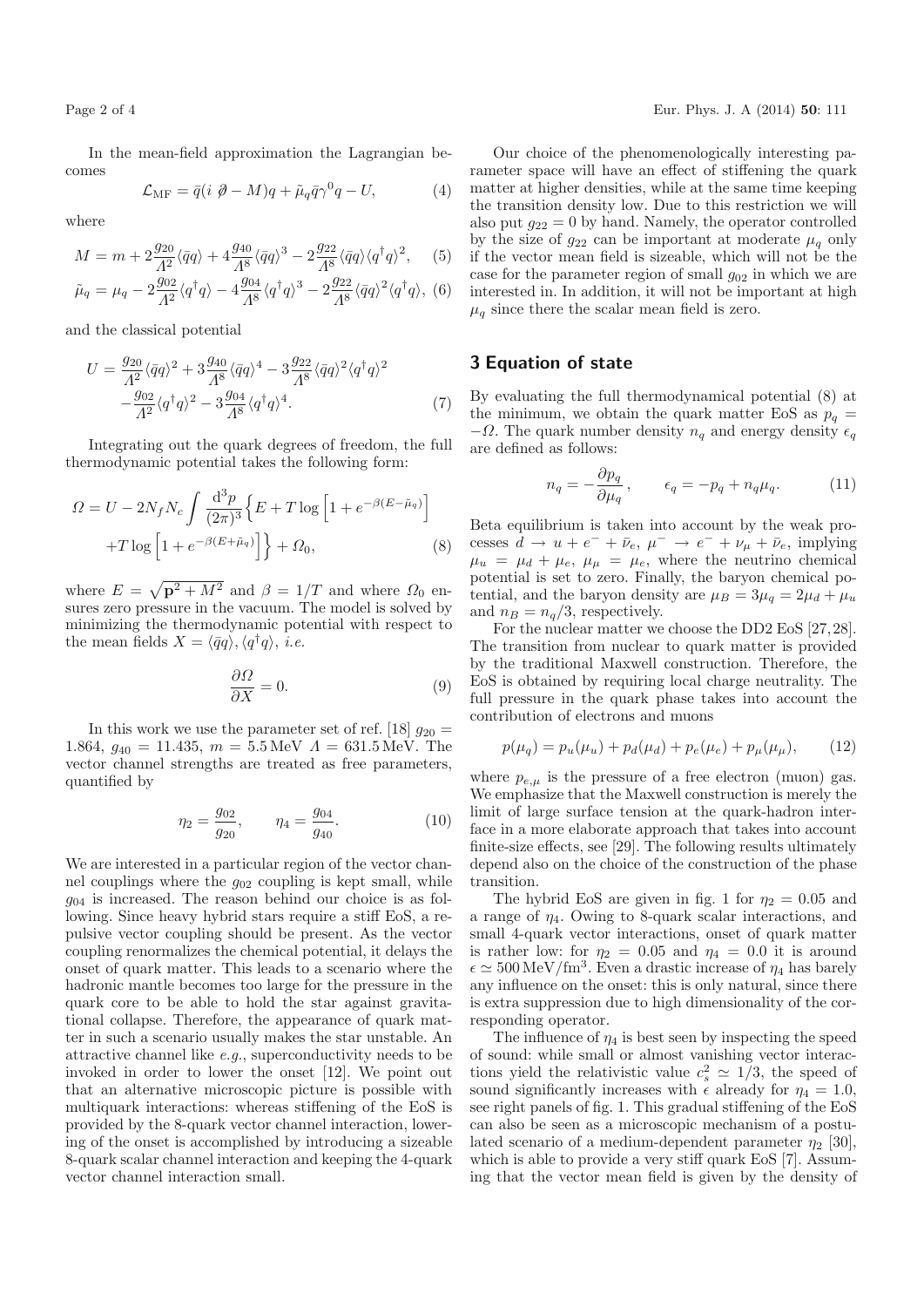

**Fig. 1.** (Color online) On the left panel we show the EoS of hybrid matter. Thick black curve is the hadronic contribution. Flat region corresponds to Maxwell construction. We fix  $\eta_2 = 0.05$ . Quark matter curves are denoted as following: the orange, dashed line accounts for  $\eta_4 = 0.0$ , dash-dotted, green line for  $\eta_4 = 1.0$ , dash-double-dotted, indigo line for  $\eta_4 = 2.0$ and double-dash-dotted, magenta line for  $\eta_4 = 5.0$ . Right panel shows the speed of sound of quark matter with the same labeling.

massless fermions, an approximative expansion in  $g_{02}$  and  $g_{04}$  for the speed of sound  $c_s^2 = \partial p/\partial \epsilon$  as a function of the quark chemical potential can be shown to hold

$$
c_s^2 \simeq \frac{1}{3} + \frac{32g_{02}}{6\pi^2} \frac{\mu_q^2}{A^2} + \frac{512g_{02}^2}{4\pi^4} \frac{\mu_q^4}{A^4} + \frac{75776g_{02}^3}{24\pi^6} \frac{\mu_q^6}{A^6} + \frac{3768320g_{02}^4}{48\pi^8} \frac{\mu_q^8}{A^8} + \frac{8192g_{04}}{48\pi^8} \frac{\mu_q^8}{A^8},
$$
(13)

illustrating that the  $q_{04}$  term starts to be important only at higher chemical potentials. While the 4-quark vector interaction respects causality, strong 8-quark vector interaction may violate the causal limit, see ref. [31] for an explicit example in the nucleonic NJL model. This is the reason why the EoS with  $\eta_4 = 5.0$  turns acausal already at  $\epsilon \sim 2000 \,\mathrm{MeV}/\mathrm{fm}^3$ . In addition, for such high densities, the quark chemical potential is approaching Λ where the model should not be trusted anymore. Therefore, results obtained for this extreme scenario are given for illustrative purposes.

#### **4 Hybrid stars**

The static, spherically symmetric stars are obtained as solutions of the Tolman-Oppenheimer-Volkoff (TOV) equations for the EoS shown in the previous section. In fig. 2 we display the resulting mass-radius and mass-central energy density diagrams for  $\eta_2 = 0.05$ .

Due to the early onset of quark matter, in fig. 2 we are able to obtain stable stars with pure quark matter in their cores even for very small vector coupling. Such a scenario is not easy to achieve in the NJL model with only fourthorder scalar and vector operators [12,32], see however [11]. The strong vector interaction increases the speed of sound and makes quark matter stiff, but at the same time it appears at too high energy densities. The higher-dimensional



**Fig. 2.** (Color online) Left panel shows the M-R and the right panel the  $M-\epsilon_c$  diagram of compact star solutions within the model. We fix  $\eta_2 = 0.05$ . The detachment from the hadronic branch given by the thick, black curve and the maximum mass depends on  $\eta_4$ . Hybrid star branches appear in the same line styles as the corresponding EoS in fig. 1. Hatched regions mark experimental constraints from two heaviest sources, lower, red is [1], while higher, blue is [2].

vector operator stiffens the EoS and without influencing the onset significantly, gives a mechanism for  $2 M_{\odot}$  hybrid stars, see fig. 2. In order to cover the present experimental window provided by PSR J1614-2230 and PSR J0348-0432 we have found that values  $\eta_4$  up to  $\eta_4 \sim 2.0$  are sufficient. The extreme case with  $\eta_4 = 5.0$  leads to a significant increase in the mass, yielding  $M \sim 2.25 M_{\odot}$ .

### **5 Conclusions**

Observing heavy compact stars offers a promising perspective on constraining the cold, dense EoS beyond saturation density. A compelling discrimination of many possible scenarios of dense matter will be possible once precise measurements of also star radii become available [33]. The data of both masses and radii will enable Bayesian inversion of the TOV equation leading to the EoS [34].

We have studied one possible scenario where multiquark interactions coming from higher-dimensional operators in the NJL model might play an important role at large densities. A sizeable 8-quark scalar channel is introduced in order to achieve a low onset. With a small 4-quark vector coupling onset is still low, while the relatively large 8-quark coupling is used to gradually stiffen the EoS at high densities. Within this parameter space we were able to fulfill and go beyond the  $2M_{\odot}$  constraint.

The scenario of small 4-quark vector coupling is in accordance with the results of ref. [35,36], but a more thorough study is needed to reveal how would the introduction of the 8-quark vector coupling influence their results. In addition, we stress that the consensus concerning the status of vector interactions in quark matter is yet to be reached in the community, as some other studies [18,37–39] advocate a different scenario where the